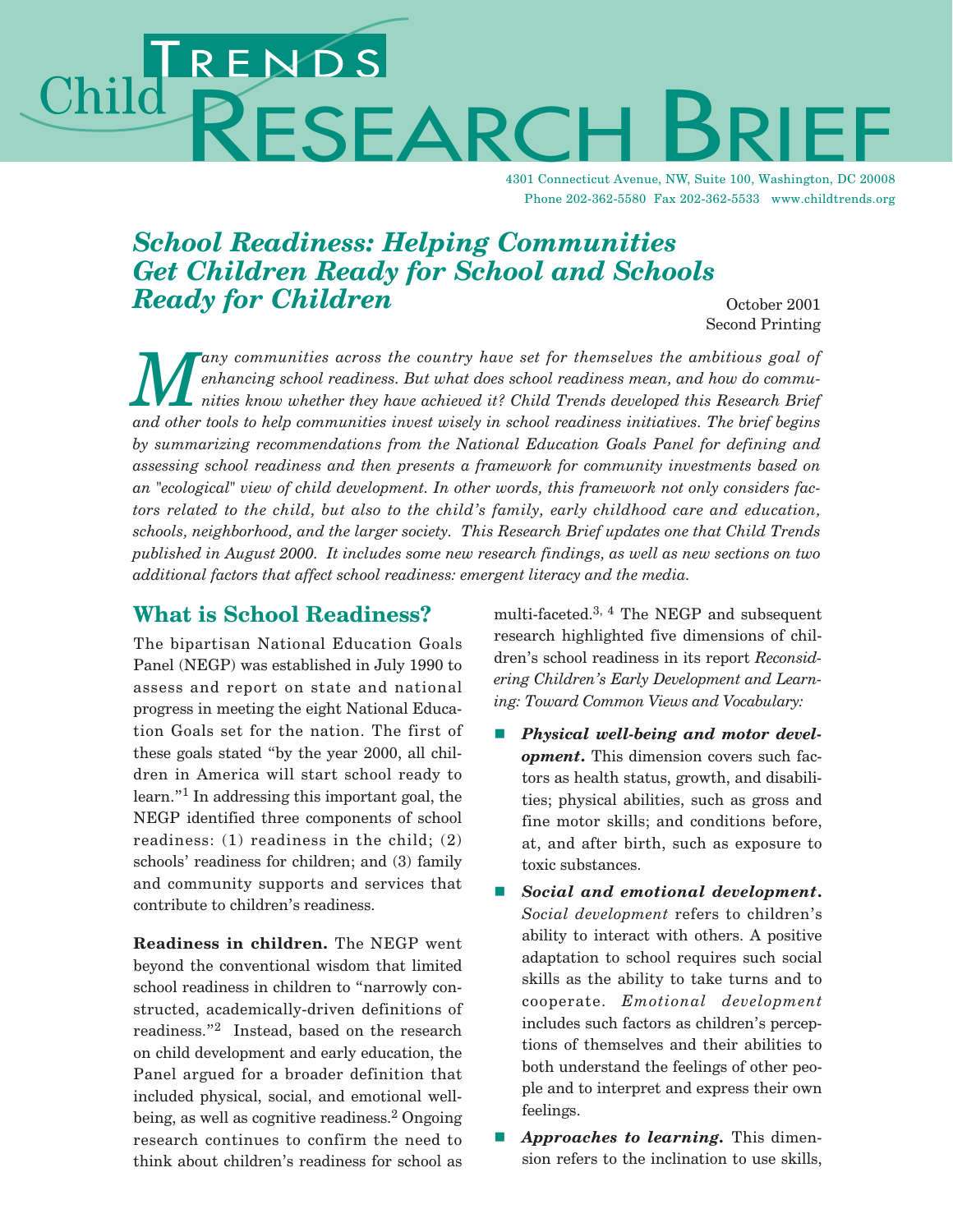knowledge, and capacities. Key components include enthusiasm, curiosity, and persistence on tasks, as well as temperament and cultural patterns and values.

- *Language development.* This dimension includes verbal language and emergent literacy. Verbal language includes listening, speaking, and vocabulary. Emergent literacy includes print awareness (e.g., assigning sounds to letter combinations), story sense (e.g.,understanding that stories have a beginning, middle, and end) and the writing process (e.g., representing ideas through drawing, letter-like shapes, or letters).
- *Cognition and general knowledge.* This aspect includes knowledge about properties of particular objects and knowledge derived from looking across objects, events, or people for similarities, differences, and associations. It also includes knowledge about societal conventions, such as the assignment of particular letters to sounds, and knowledge about shapes, spatial relations, and number concepts.

**Readiness of schools.** The NEGP urged a close examination of "the readiness and capacity of the nation's schools to receive young children."2 To aid this examination, the Panel proposed ten characteristics of "ready schools" – schools that are prepared to support the learning and development of young children. As stated in the Panel's report, *Ready Schools,* such schools:

- $\blacksquare$  smooth the transition between home *and school.* For example, they show sensitivity to cultural differences and reach out to parents and children to prepare children for entering school.
- $\blacksquare$  strive for continuity between early *care and education programs and elementary schools***.**
- *help children learn and make sense of their complex and exciting world***.** For example, they utilize high-quality instruction and appropriate pacing, and demonstrate an understanding that learning occurs in the context of relationships.
- *are committed to the success of every child.* They are sensitive to the needs of individual children, including the effects of poverty, race, and disability.
- **a are committed to the success of every** *teacher and every adult who interacts with children during the school day***.** They help teachers develop their skills.
- *introduce or expand approaches that have been shown to raise achievement***.** For example, they provide appropriate interventions to children who are falling behind, encourage parent involvement, and monitor different teaching approaches.
- *are learning organizations that alter practices and programs if they do not benefit children***.**
- $\blacksquare$  serve children in communities. They assure access to services and supports in the community.
- *take responsibility for results***.** They use assessments to help teachers and parents plan for individual students, and to measure accountability to the community.
- *have strong leadership*. They are led by individuals who have a clear agenda, the authority to make decisions, and the resources to follow through on goals, visibility, and accessibility.

**Family and community supports for children's readiness.** The NEGP identified three high-priority objectives that reflect important early supports for school readiness.<sup>5</sup> As stated in the Panel's *Special Early Childhood Report:*

- - All children should have access to highquality and developmentally appropriate preschool programs that help prepare them for school.
- - Every parent in the United States will be a child's first teacher and devote time each day to helping his or her preschool child learn. To accomplish this, parents should have access to the training and support they need.
- - Children should receive the nutrition, physical activity, and health care they need to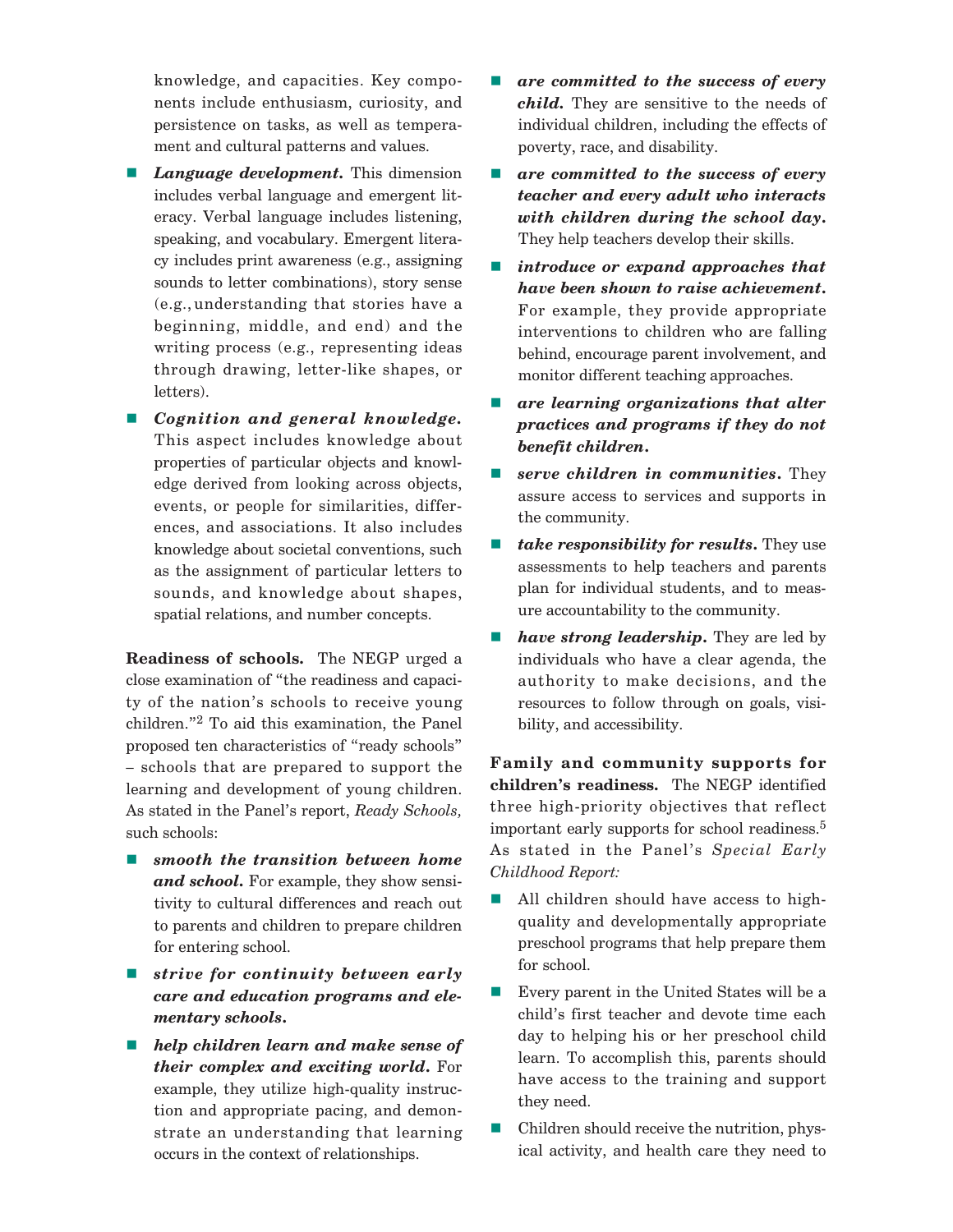arrive at school with healthy minds and bodies and to maintain mental alertness. To this end, the number of low-birthweight babies should be significantly reduced through enhanced prenatal care.

### **How Should School Readiness Be Measured?**

Testing is a commonplace feature of American education. Used properly, tests and other assessment tools can help educators design and deliver the appropriate services for individual children and can facilitate communitywide or statewide tracking of children's status at kindergarten entry and later on. But tests and other assessment tools can also be misused.<sup>6</sup> For example, they may result in labeling young children prematurely or inaccurately. They may also lead communities to focus just on the child's skills and overlook factors such as the readiness of schools and the availability of community supports.

**Purposes of Assessment.** Recognizing that tests and other assessment tools have both strengths and limitations, the NEGP identified four specific purposes for assessing the readiness of young children. As stated in the Panel's report, *Principles and Recommendations for Early Childhood Assessments,*<sup>7</sup> the four purposes are:

- to identify what individual children already know and what they need more help with;
- to identify children who may need health or other special services (to determine whether follow-up testing is needed, *not* for diagnosis);
- $\blacksquare$  to monitor trends and evaluate programs and services in order to inform aggregate decisions; and
- to assess academic achievement to hold individual students, teachers, and schools accountable for desired learning outcomes.

**The Appropriate Uses of Assessment Tools.** The Panel noted in particular that assessments should be used only for their intended purposes. Assessments designed to track achievement at the school district or community level need to differ from the tests used to identify learning problems in a particular child. Assessments should also be age-and linguistically-appropriate, and ideally should be based on multiple sources of information (for example, obtaining parent and teacher informants as well as direct assessments of the child, where possible). Educators should also recognize that assessment results for individual children might not be reliable until children are in third grade or older.

#### **A Framework for Community Investments in School Readiness**

An extensive body of research on child development helps identify the factors that influence children's readiness for school, beginning with those closest to the child and moving outward to encompass the family, early care and education, schools, the neighborhood, and beyond that, the media. This *ecological view* of child development provides a useful framework for understanding where and how communities can intervene to support and promote healthy child development in general and school readiness in particular.

There are many programs across the country that may well be effective in promoting school readiness. In this brief, we limit our examples to several programs that have been evaluated rigorously or for which longitudinal data (with adequate consideration of background characteristics) are available.

**Child Health.** Children's early physical and mental health are important determinants of their later readiness for school and school success. Below we review findings on several important aspects of children's health.

- *Health in the early years* affects multiple dimensions of children's readiness for school. For example, low-birthweight, preterm infants are especially at risk for poor health and developmental outcomes. One effective intervention with infants in improving outcomes for these children is the Infant Health and Development Program (IHDP). It includes pediatric monitoring, referral and follow-ups, home visits, participation in high-quality early education, and support group meetings for par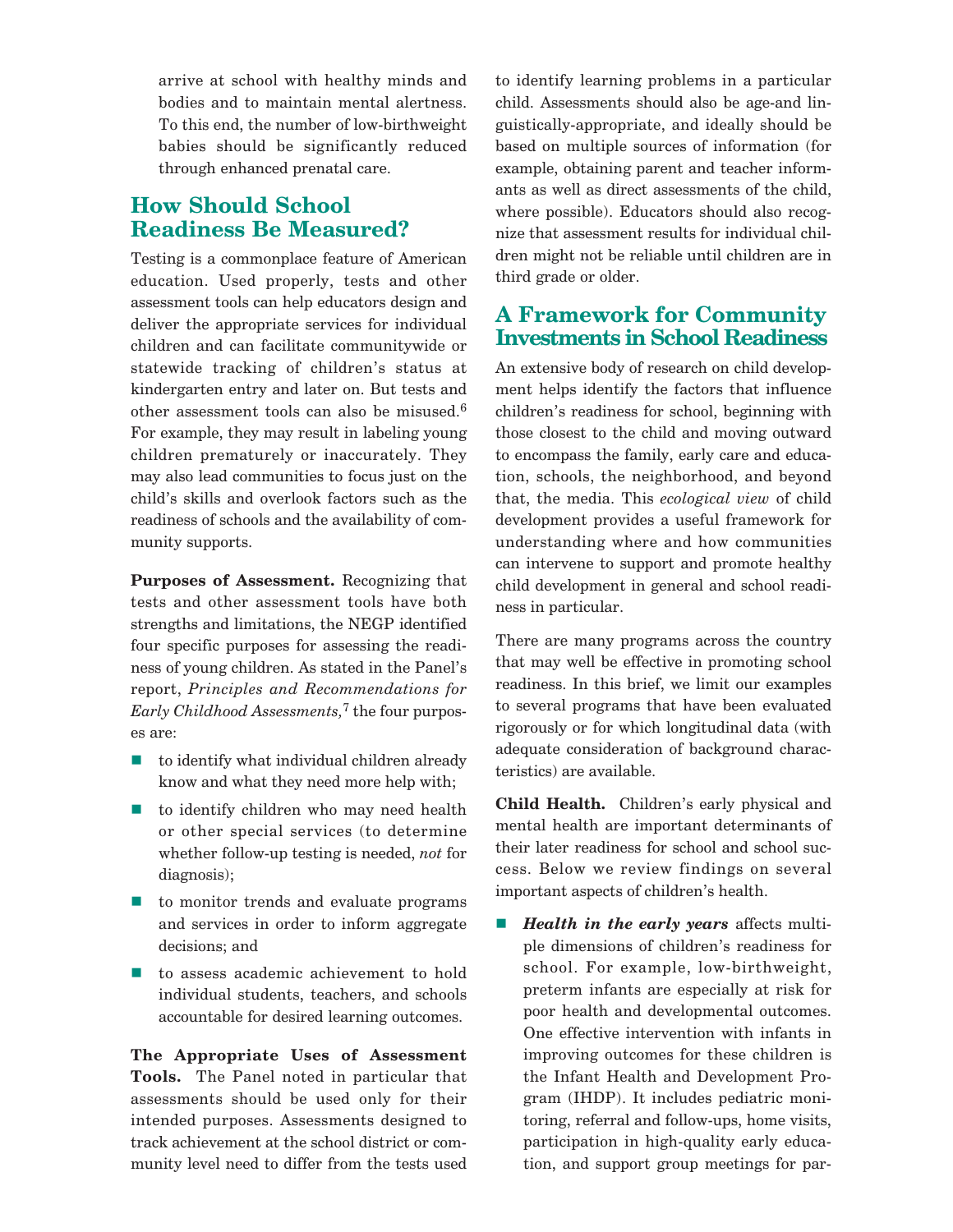ents. Children participating in IHDP had gains in receptive language, cognitive development, visual-motor skills, and spatial skills at 36 months. 8

- - *Immunizations.* Immunizations protect children from vaccine-preventable diseases that can cause school absences and limit children's ability to achieve in school. Health providers, communities, and government agencies have tried to boost immunization rates by monitoring coverage rates and by providing child-specific prompts through reminder/recall systems or registry programs. Governmental purchase programs, such as Vaccines for Children, have also improved access to free or reduced-cost vaccines for some disadvantaged populations. Efforts are now under way to include recommended vaccines in all basic health care plans and to require private insurers to assess the immunization status of their enrollees.<sup>9, 10</sup>
- - *Nutrition.* Poor nutrition affects children's physical and intellectual development and may therefore hinder early school success.<sup>11</sup> Programs such as the Special Supplemental Nutrition Program for Women, Infants, and Children (WIC) and Food Stamps have been effective in increasing the nutritional intake of children.<sup>12</sup>
- - *Unintentional Injury.* Unintentional injuries (such as car crashes, bicycle accidents, or fires) can result in long-term deficits in cognitive, behavioral, and motor functioning. Parent education, accompanied by additional supports such as child safety features in automobiles, is an effective way to reduce injuries.<sup>13</sup> Communitywide or school-based education campaigns, reinforced by local legislation, may also be effective in preventing unintentional injury.
- - *Childhood Emotional and Behavioral Problems.* Children whose mothers are depressed or have other mental health problems are themselves at greater risk of behavioral and emotional problems.<sup>14</sup> Addressing parents' psychological problems may have benefits for children.

**Family Factors.** Research consistently shows the importance of the family environment in shaping children's early development. Strengthening families is another approach communities can take to enhance children's readiness for school.

- - *Family Economic Risk.* Poverty is related to child outcomes in many ways. Compared to more affluent children, poor children have worse nutrition and more physical health problems on average, as well as lower average scores on measures of cognitive development (such as verbal ability, reading readiness, and problem solving).15, 16 Poverty is also associated with an increase in emotional and behavioral problems.17 Government and private organizations have experimented with a broad range of approaches to lift families out of poverty or to address its negative consequences. One set of approaches seeks to raise family incomes through employment, income supplements, or a combination of the two. Another set of approaches seeks to address problems associated with poverty through quality early child care, improved health care and nutrition, and parenting education and family support. Some experimental interventions for lowincome families (including the New Hope Project and the Minnesota Family Investment Program) have provided wage supplements or earnings disregards to increase family income and have seen some positive effects on children's cognitive and school outcomes.<sup>18, 19</sup>
- - *Family Structure.* Research suggests that wanted children who are raised by both of their biological parents in a lowconflict family have more optimal outcomes in the early years of school.<sup>20, 21</sup> Children who live with only one parent may benefit from the active involvement of their other parent, as long as that contact is positive, although the research in this area is limited and mixed. Financial support from non-resident parents has been found to promote children's school success.<sup>22, 23</sup> Since non-resident fathers' involvement tends to decrease over time, it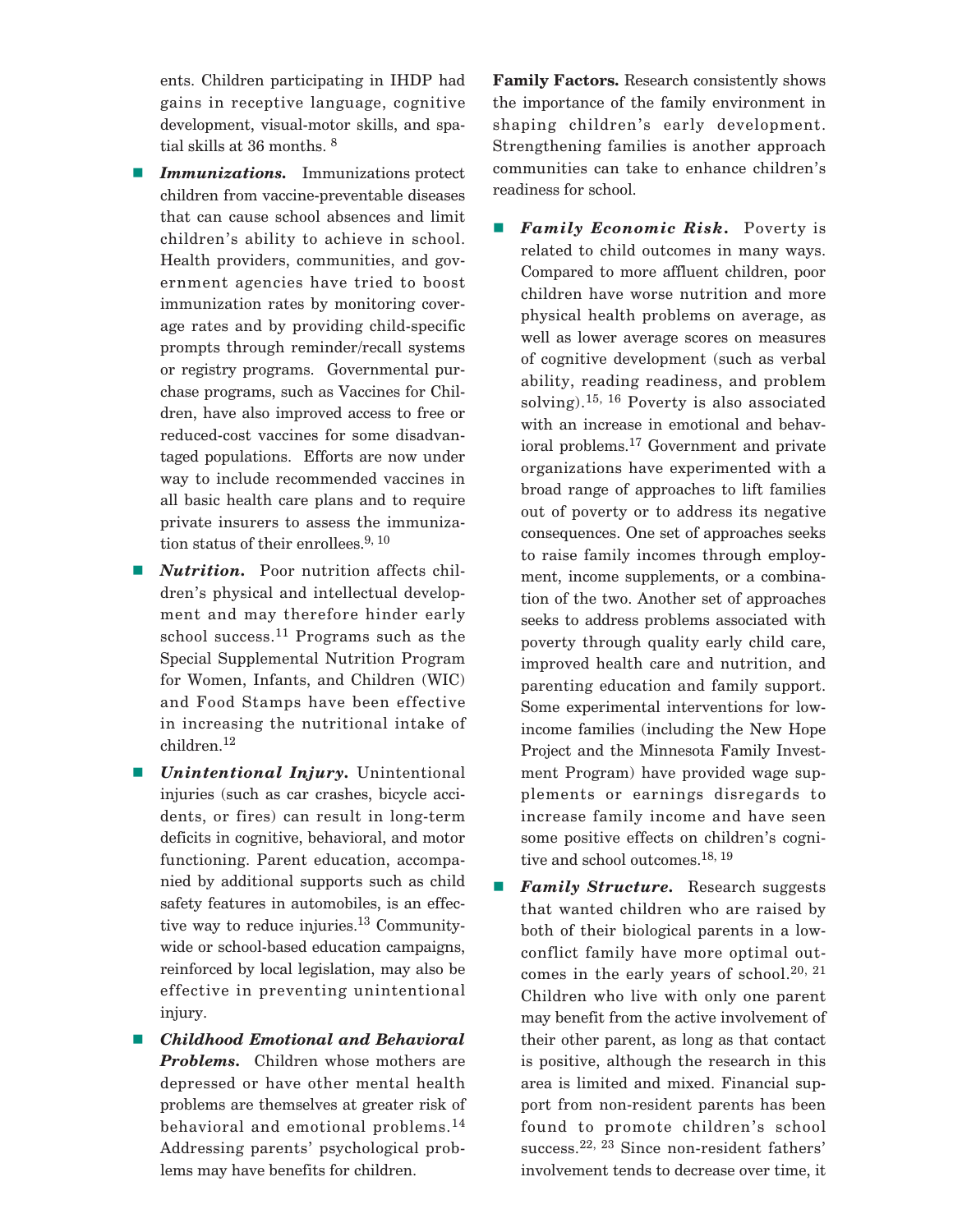may be worth exploring ways to keep men involved when children are young (in terms of spending time, having a positive relationship with their children, and providing financial support) at this critical point in their children's development.

- *The Home Environment.* Several different components of the home environment can affect child outcomes. For example, the way parents and children interact and the physical environment have been found to be related to children's cognitive, social, and emotional development.<sup>26, 27</sup> Results across multiple studies seem to suggest that programs that focus on parenting practices and parent-child interactions can be effective, although the particular program model and its implementation are important.25, 28

**Early Childhood Care and Education.** Quality early childhood care and education programs can enhance cognitive, emotional, and social development, especially among lowincome preschoolers.<sup>29</sup> Participation in such programs can lead to gains in cognitive test scores, better kindergarten achievement, lower rates of grade retention and special education placement, and higher rates of high school graduation. $30$  Several studies have demonstrated the effectiveness of quality early childhood education programs, particularly for children in poverty. These include the High/Scope Perry Preschool Project<sup>31</sup> and the Carolina Abecedarian Project.<sup>32</sup> When community-based child care is of higher quality, this also has implications for children's academic achievement in the early years of elementary school.<sup>33</sup>

Children benefit from environments that not only provide basic care, but that also promote the development of cognitive, language, social, and emotional skills, as well as health. Higher quality care settings, in addition to having better health and safety practices, are also more likely to have caregivers who offer care that is more stimulating and supportive. Structural features of care that facilitate such interactions include better staff-child ratios,

group size, the education and training of caregivers, and the compensation of caregivers.34

**School Transitional Practices.** A smooth transition into kindergarten and formal schooling can help set young children on a course for academic achievement and success. For many five-year-olds, the transition from preschool or home to kindergarten can be stressful. Children face new expectations for independence and responsibility, as well as goals that are more formal than those in preschool or home settings. They also must learn to interact with teachers in ways that center on academic progress and must negotiate more formalized routines. They often face larger class sizes (or a group learning setting for the first time) as well.<sup>35</sup>

Despite the fact that kindergarten entry is a critical period in children's lives, many schools lack specific guidelines to facilitate this transition; nor is there extensive research on best practices in this area. The broader literature on child development and early childhood education offers some general guidance for transition practices that may be promising:

- contact between kindergartens and preschools so that kindergarten teachers can plan for individual students and so that children know what to expect during the transition;<sup>36</sup>
- contact between schools and homes, before and after entry into school, so that parents can be actively involved in their children's education;37, 38 and
- connections between schools and community resources so that children can receive services they need as soon as possible.

**Emergent Literacy.** Emergent literacy refers to the earliest signs of interest in and ability to read and write. Emergent literacy skills at kindergarten entry are a good predictor of children's reading abilities throughout their educational careers. Exposure to literacy activities early in life, both at home and in early childhood care and education programs, is essential to the development of these skills.39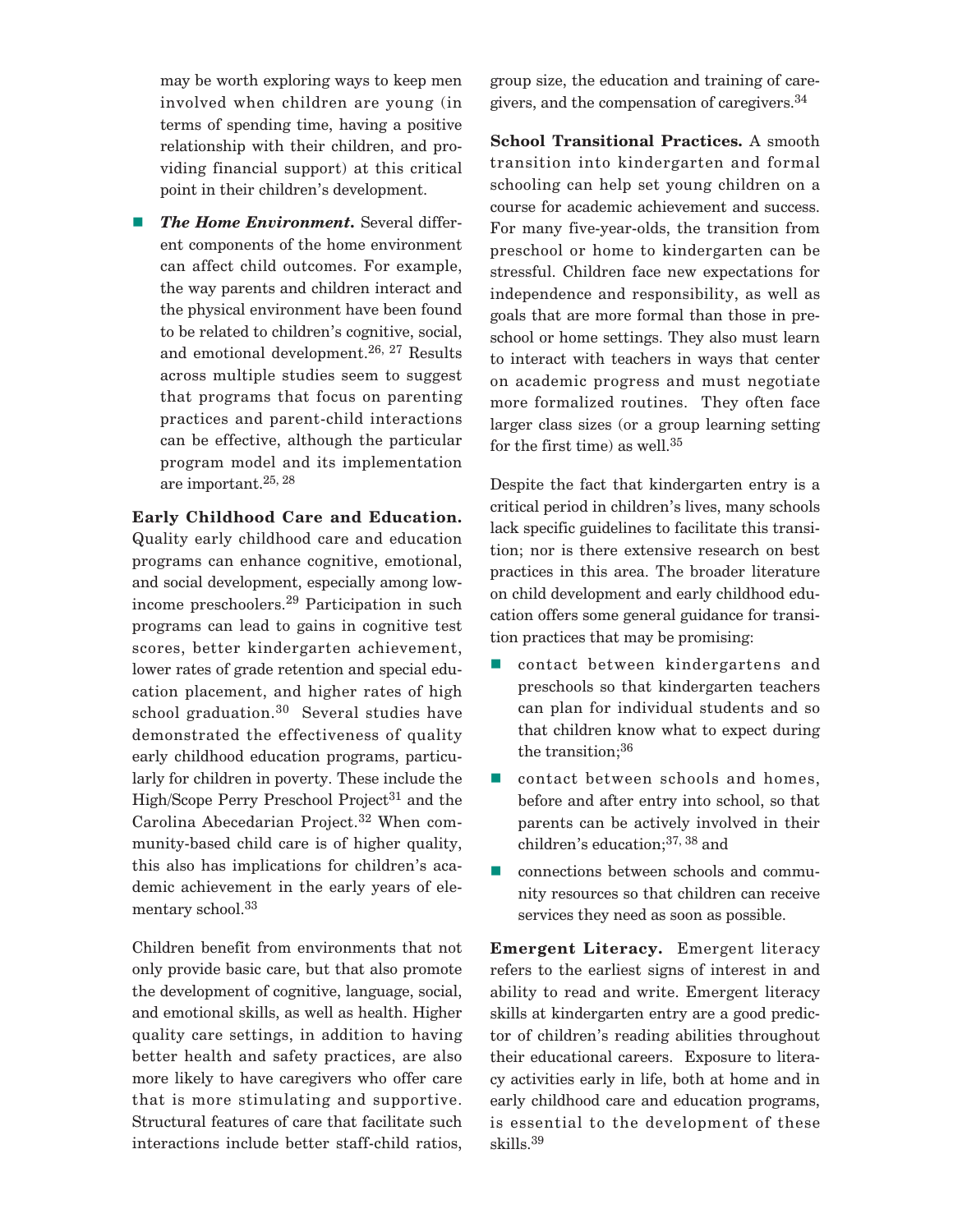- - *Family Settings.* Children who live in homes where reading and writing are common and valued tend to experience more success with reading as they begin school.<sup>40</sup> Children also benefit when they have access to books and when their parents read to them.<sup>41</sup> Low-income households often face challenges, financial and otherwise, in exposing their children to books and reading. A number of approaches have been taken to address this situation. One promising family-based intervention is to provide free children's books to low-income families through such programs as Reach Out and Read.42 Several other interventions have been tried, with varying degrees of success, including home visitation programs, such as the Home Instruction Program for Preschool Youngsters,<sup>43</sup> and family literacy programs, such as Even Start.<sup>44</sup> Research suggests that the effectiveness of such programs depends on such factors as the extent of families' participation.
- *Early Childhood Care and Education Settings***.** Access to books and printed material and being read to one-on-one or in small groups in early childhood care programs also help prepare preschoolers to become readers.<sup>45</sup> Research on interventions in early childhood care and education settings suggests that a combined approach of book reading in which children are highly engaged, along with some phonological training (for example, teaching children to detect rhymes and categorize sounds), is effective in improving emergent literacy skills.<sup>46</sup> Teaching children to recognize the sounds of letters has also been shown to help children learn to read.45

**Community/Neighborhood Factors.** Neighborhood poverty is associated with less favorable child and youth outcomes, including school readiness and long-term academic attainment.<sup>47</sup> In contrast, residing in a neighborhood with less than 10 percent poverty appears to predict more favorable scores on tests of cognitive abilities, beyond the influence of family characteristics.<sup>48</sup> Having relatively more affluent neighbors appears to become more important as children enter school. Young children's behavioral and physical outcomes also appear to be influenced by the level of unemployment in neighborhoods, beyond family characteristics.49

These findings suggest that interventions focused on aiding low-income families to relocate to more affluent neighborhoods might improve children's chances of school success. In the Moving to Opportunity demonstration project sponsored by the U.S. Department of Housing and Urban Development, findings from the Baltimore site indicate that families given housing vouchers restricted to low poverty areas tend to move to suburbs or low poverty urban areas, and in doing so, increase their children's educational opportunities.<sup>50</sup> The alternative strategy of investing in new businesses and industry in areas with high unemployment, or providing job-training and/or job-placement assistance for unemployed individuals, should also be evaluated for its implications for children.

**Beyond the Community: Media Effects.** Most studies of the effects of media on children have focused on television, due in part to the relative newness of other types of media (e.g., video games and the Internet). Research indicates that educational programs such as *Sesame Street* can contribute to young children's letter and number recognition, vocabulary, and positive attitudes towards school, whereas cartoons and adult programs do not.<sup>51</sup> Programs designed to improve the way children treat and regard others and to instill moral values, such as *Mr. Rogers' Neighborhood,* when combined with related, reinforcing activities, have the potential to increase preschoolers' positive social behavior.52 Research also finds that watching violent programs can contribute to children's aggressiveness. It is also associated with a decrease in fantasy play among preschoolers.<sup>53</sup>

Parental behavior can be an important determining factor in how much and what young children watch on television. Parents and other adults can monitor the type and amount of television that young children watch and, by doing so, help shape children's viewing habits and preferences.<sup>54</sup> Adults also can mediate the effects of television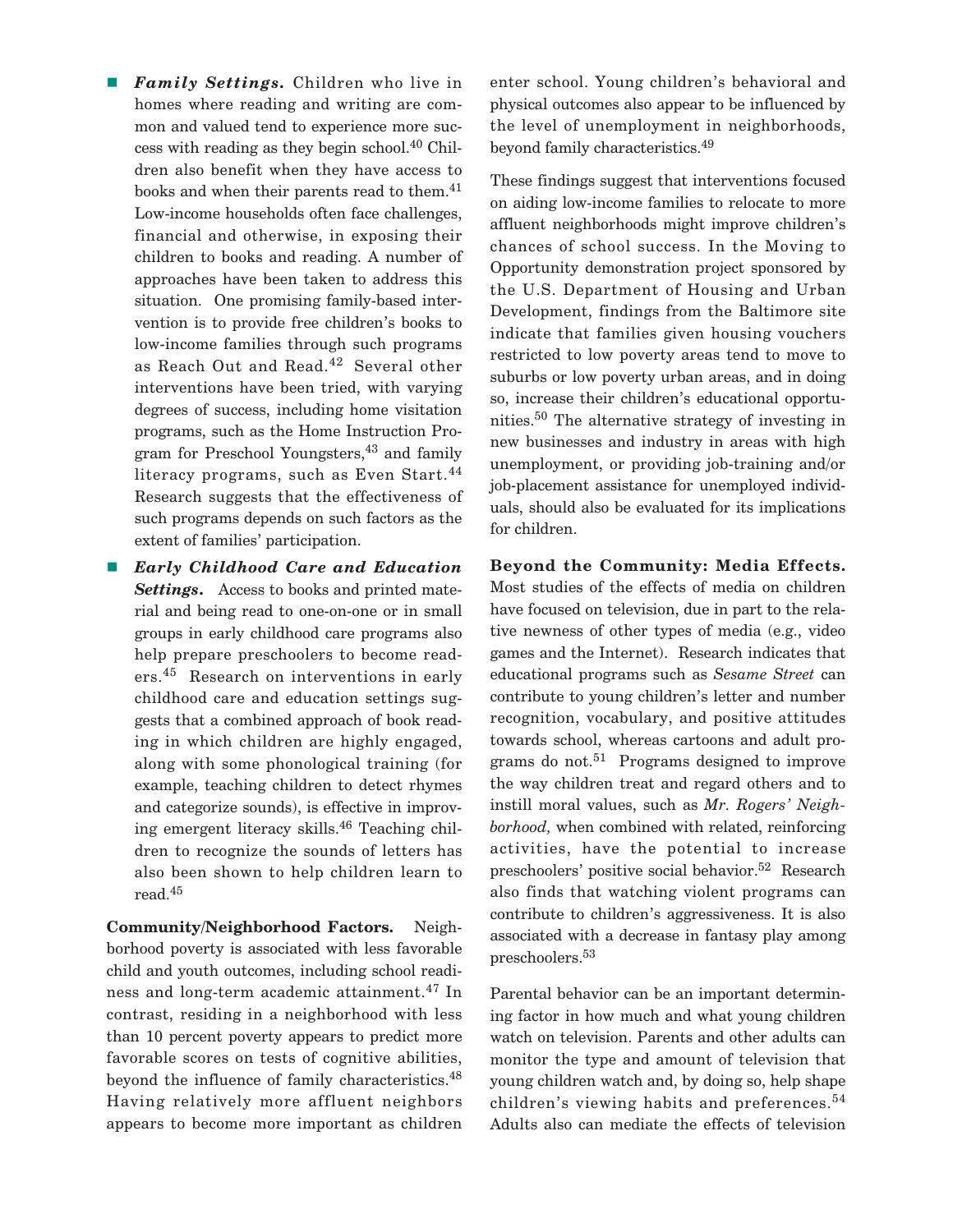on children's social, creative, and aggressive behaviors by discussing and interpreting the behavior of characters on the shows children watch.<sup>55</sup>

#### **Implications for Community Action**

As communities begin to initiate new or augment existing school readiness efforts, decision makers, funders, and other community leaders can combine knowledge of their particular community's needs, resources, and priorities with information available from research. One important resource is the work carried out by the National Education Goals Panel, building on child development and early education research. The NEGP's work on defining the components of school readiness and the uses and misuses of readiness assessments (and more recent research building on this work) is essential background information for any local initiative. The research base also provides a structure for thinking about where to target community initiatives to strengthen children's school readiness (the child, family, school, and/or neighborhood). Finally, research provides examples of effective initiatives that helped shape positive early school outcomes, as well as promising directions for further initiatives. Building on a research base of what works, communities will be able to put their resources to use more effectively in developing ready schools and ready students.

This *Research Brief* is based on the executive summary of a longer Child Trends' report, *Background for Community-Level Work on School Readiness: A Review of Definitions, Assessments, and Investment Strategies* (Halle, T., Zaslow, M., Zaff, J., Calkins, J., & Margie, N., 2000) prepared for the John S. and James L. Knight Foundation. The full report can be ordered through our Web site, www.childtrends.org, or by calling our Publications Office at (202) 362-5580. In addition, a supplementary "What Works" table summarizing findings from the research literature and their implications for targeted activities to improve school readiness is available for free on the Child Trends Web site.

For more information on the National Education Goals Panel, visit its Web site: www.negp.gov.

Child Trends gratefully acknowledges the John D. and Catherine T. MacArthur Foundation for support of its *Research Brief* series, the David and Lucile Packard Foundation for support of this brief, and the Knight Foundation for support of our research on school readiness.

Editors: Carol Emig, Amber Moore, Harriet J. Scarupa

Endnotes 1 The National Education Goals Panel (1997). *Getting a good start in school.* Washington, DC: National Education Goals Panel.

<sup>2</sup> Kagan, S. L., Moore, E., & Bradekamp, S. (1995). *Reconsidering children's early development and learning: Toward common views and vocabulary.* Washington, DC: National Education Goals Panel, Goal 1 Technical Planning Group.

<sup>3</sup> Huffman, L. C., Mehlinger, S. L., & Kerivan, A. S. (2000). Risk factors for academic and behavioral problems at the beginning of school. In *A good beginning: Sending America's children to school with the social and emotional competence they need to succeed* (monograph). Bethesda, MD: The Child Mental Health Foundations and Agencies Network.

<sup>4</sup> Love, J. M., Aber, J. L., & Brooks-Gunn, J. (1994, October). *Strategies for assessing community progress toward achieving the first national educational goal* (MPR Reference No. 8113-110). Princeton, NJ: Mathematica Policy Research, Inc.

<sup>5</sup> The National Education Goals Panel (1997). *Special early childhood report 1997*. Washington, DC: National Education Goals Panel.

<sup>6</sup> Shepard, L. A., Taylor, G. A., & Kagan, S. L. (1996). *Trends in early childhood assessment policies and practices.* Unpublished manuscript.

<sup>7</sup> The National Education Goals Panel (1998). *Principles and recommendations for early childhood assessments.* Washington, DC: National Education Goals Panel.

<sup>8</sup> McCormick, M. C., McCarton, C., Tonascia, J., & Brooks-Gunn, J. (1993). Early educational intervention for very low birth weight infants: Results from the Infant Health and Development Program. *The Journal of Pediatrics, 123*(4), 527-533.

<sup>9</sup> Institute of Medicine. (2000). *Calling the shots.* Washington, DC: National Academy Press.

<sup>10</sup> Briss, P.A., Zaza, S., & Pappaioanou, M. (2000). Reviews of evidence regarding interventions to improve vaccination coverage in children, adolescents, and adults. *American Journal of Preventive Medicine, 18*(1S), 97-140.

<sup>11</sup> Korenman, S., Miller & J. E., Sjaastad, J. E. (1995). Long-term poverty and child development in the United States: Results from the NLSY. *Children and Youth Services Review, 17,* 127-155.

 $^{12}$  Rose, D., Habicht, J., & Devaney, B. (1998). Household participation in the Food Stamp and WIC programs increases the nutrient intakes of preschool children. *Journal of Nutrition, 128*(3), 548-555.

 $^{13}$  DiGuiseppi, C., & Roberts, I. G. (2000). Individual-level injury prevention strategies in the clinical setting. *The Future of Children, 10,* 53-82.

<sup>14</sup> Radke-Yarrow, M., Nottelmann, E., Martinez, P., Fox, M. B., & Belmont, B. (1992). Young children of affectively ill parents: A longitudinal study of psychosocial development. *Journal of the American Academy of Child and Adolescent Psychiatry, 31,* 68-76.

<sup>15</sup> Brooks-Gunn, J., Britto, P. R., & Brady, C. (1999). Struggling to make ends meet: Poverty and child development. In M. E. Lamb (Ed.), *Parenting and child development in "nontraditional" families* (pp. 279-304). Chicago, IL: University of Chicago Press.